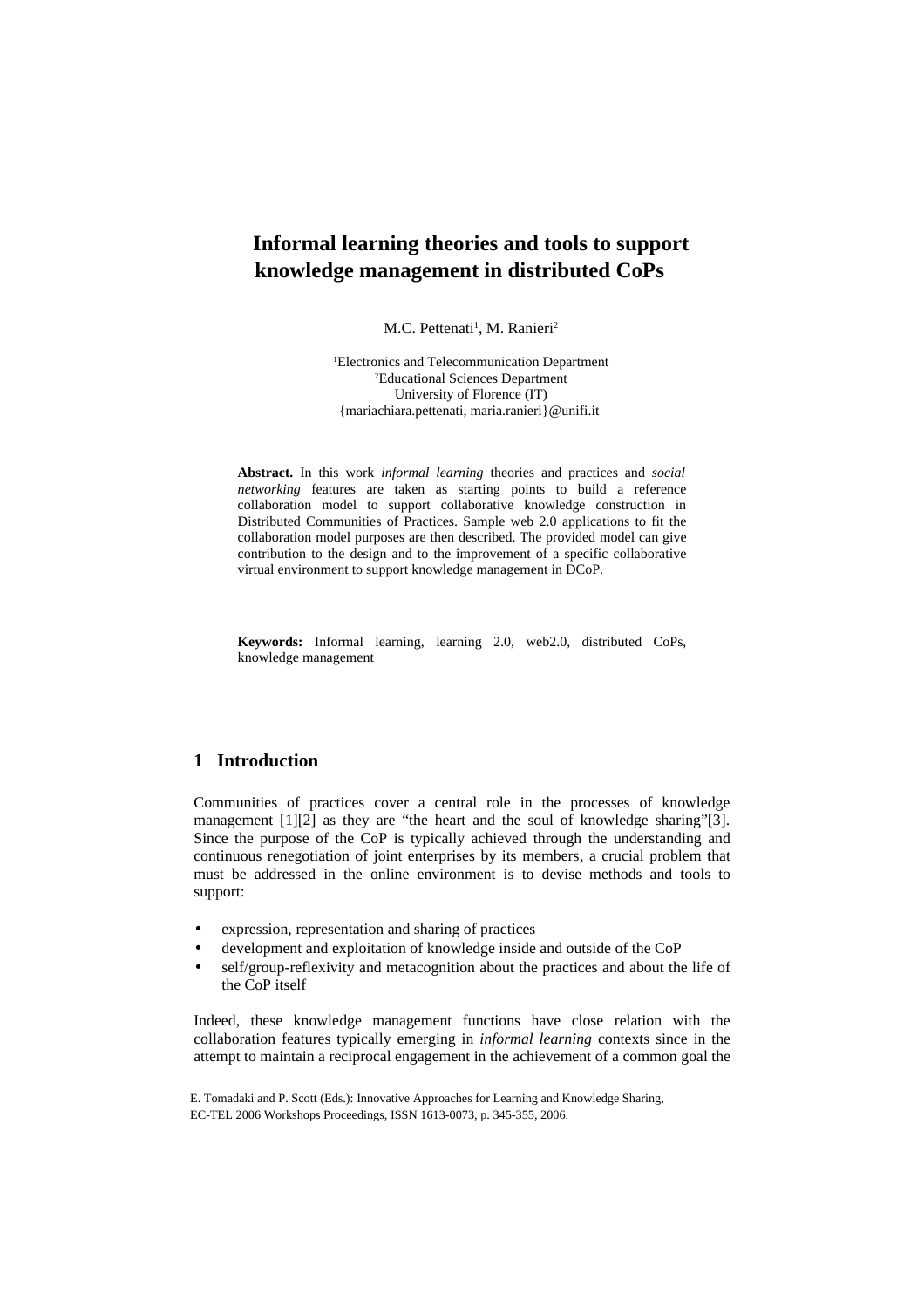CoP members aim at acquiring *significant learning*; from this perspective, as it was pointed out by Wenger [2], a CoP can be seen as "shared learning histories".

This work is therefore framed and rooted in the background context of *informal learning theories* and *practices*.

Definitions of informal learning have been given in Cedefop glossary [4] and in the Communication of European Commision in 2001 [5][6]. In these documents *informal*, *formal* and *non-formal learning* are respectively defined as:

- *Formal learning;* learning that occurs within an organized and structured context (formal education, in-company training) and is intentional from the learner's perspective. Normally it leads to a formal recognition (diploma, certificate).
- *Non-formal learning;* learning embedded in planned activities that are not explicitly designated as learning, but which contain an important learning element. Non-formal learning is intentional from the learner's point of view.
- *Informal learning;* learning resulting from daily life activities related to work, family, or leisure. It is often referred to as experiential learning and can to a certain degree be understood as accidental learning. It is not structured in terms of learning objectives, learning time and/or learning support. Typically, it does not lead to certification. Informal learning may be intentional but in most cases, it is non-intentional (or 'incidental'/random).

In the new-born research context of *informal e-learning* theoretical reflection and applied research is still at the beginning and e-learning and knowledge management can derive a significant boost from these "social networking attitudes and practices". Informal learning is a highly natural practice because it is deeply rooted in our daily behavior; spontaneous relations, interactions and conversations support informal learning practices, contributing to the creation and transmission of knowledge [7]. In informal learning practices the social behavior and the support of technologies converge toward the "network"; a network made by people and resources, a *social network*, unified by personal needs or common goals, interaction policies, protocol and rules and telematic systems all together favoring the growth of a sense of belonging to a community.

In this paper we try to provide a reference model to support online collaboration accounting for new practices and technologies of social networking currently wide spreading in the Internet. The need to reflect and research on such a model is grounded in some critical issues: just to mention some as, reference literature points out [1] [8] [9][10]online collaboration suffers the mediatization of interaction context, has to face the problems of social grounding, is conditioned by trust and reputation, requires group culture development and must face the issues related to the representation and management of knowledge.

To this extent in paragraph 2 we analyzed background conditions for networks of subjects collaborating online deriving *enabling functions* in informal learning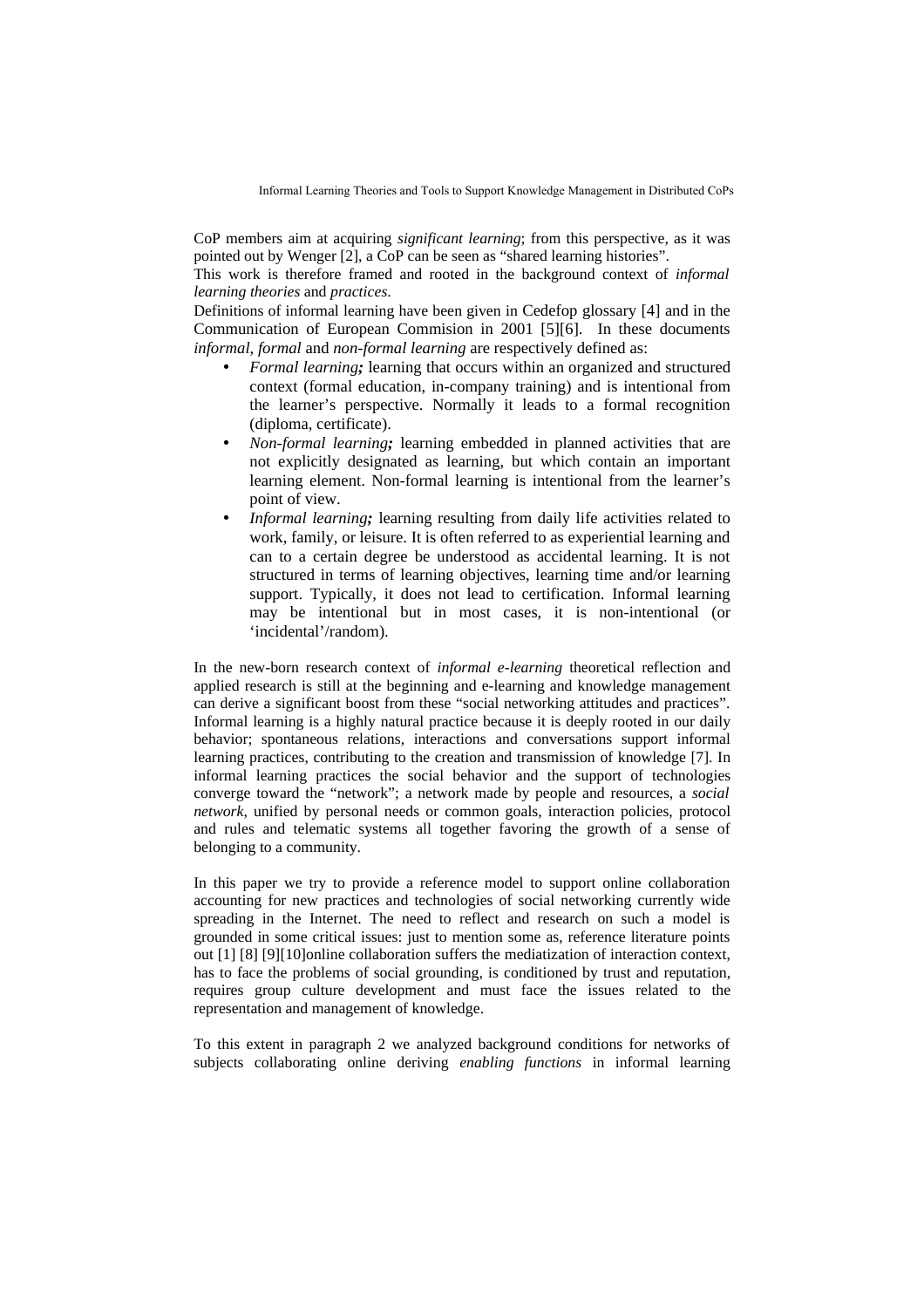contexts emerging in social networks. Then, in paragraph 3, we present the reference collaboration model which envisages a layered structure where the layers of "Organization" and "Collaboration Management" are supported by functions and conditions of an enabling layer named "Social Networking". In paragraph 4 we discuss tools and technologies which could support the collaboration model.

The model aims at giving suggestions to designer of online collaboration environment for CoPs in order to maximize the advantages deriving from the effective networking to enhance and improve knowledge management functions.

### **2 Enabling conditions for collaboration in Distributed CoPs**

Collaboration in online environment is harder than in presential situation [1] [3]. This is due to the fact that the integration level normally achievable in presence is typically higher than in network-mediated environment where technology itself is erroneously considered to be capable of providing "group awareness". Actually, just to mention two underestimated problems that technology can bring, the difficulties of representing a group and the competences of its members in the technological environment as well as the lack of direct contact could weaken the sense of belonging and quickly lower the motivation to collaborate.

A crucial role is therefore played by designing a collaboration system (that is a grounding method availing of several tools) in its integrated aspects, accounting for subjects, technologies and environment.

Scenarios which become always more common highlight that through informal channels new learning and knowledge management spaces more easily are enabled, thanks to people and their ability to "networking" and reciprocally learn in a natural and spontaneous way [11]. The reference model for collaboration proposed in the next paragraph aims at fostering these potentialities. This model was inspired by the analysis of the strengths emerging in the context of informal e-learning in social network, to evaluate the integrability and/or transferability in other context, such as knowledge management in CoPs.

From this perspective in Table 1 the main difference between social networks and CoP are schematized as fort their sharing/cooperation/collaboration characteristics.

| <b>Entity</b>    | <b>Social Network</b>                                                                                                                                     | CoP                                                           |
|------------------|-----------------------------------------------------------------------------------------------------------------------------------------------------------|---------------------------------------------------------------|
| Goal             | Relation based on individual interests,<br>debate, confront on specific topics;<br>multiplicity and heterogeneity of<br>joining interests and motivations | Create and expand knowledge;<br>develop individual skill      |
| <b>Belonging</b> | and<br>Spontaneous<br>autonomous<br>motivation                                                                                                            | Self-selection based on expertise<br>or passion for the topic |
| <b>Duration</b>  | Non-defined                                                                                                                                               | It evolves and ends organically                               |

**Table 1.** Distinctions among the CoP and Social Network, adapted from [1]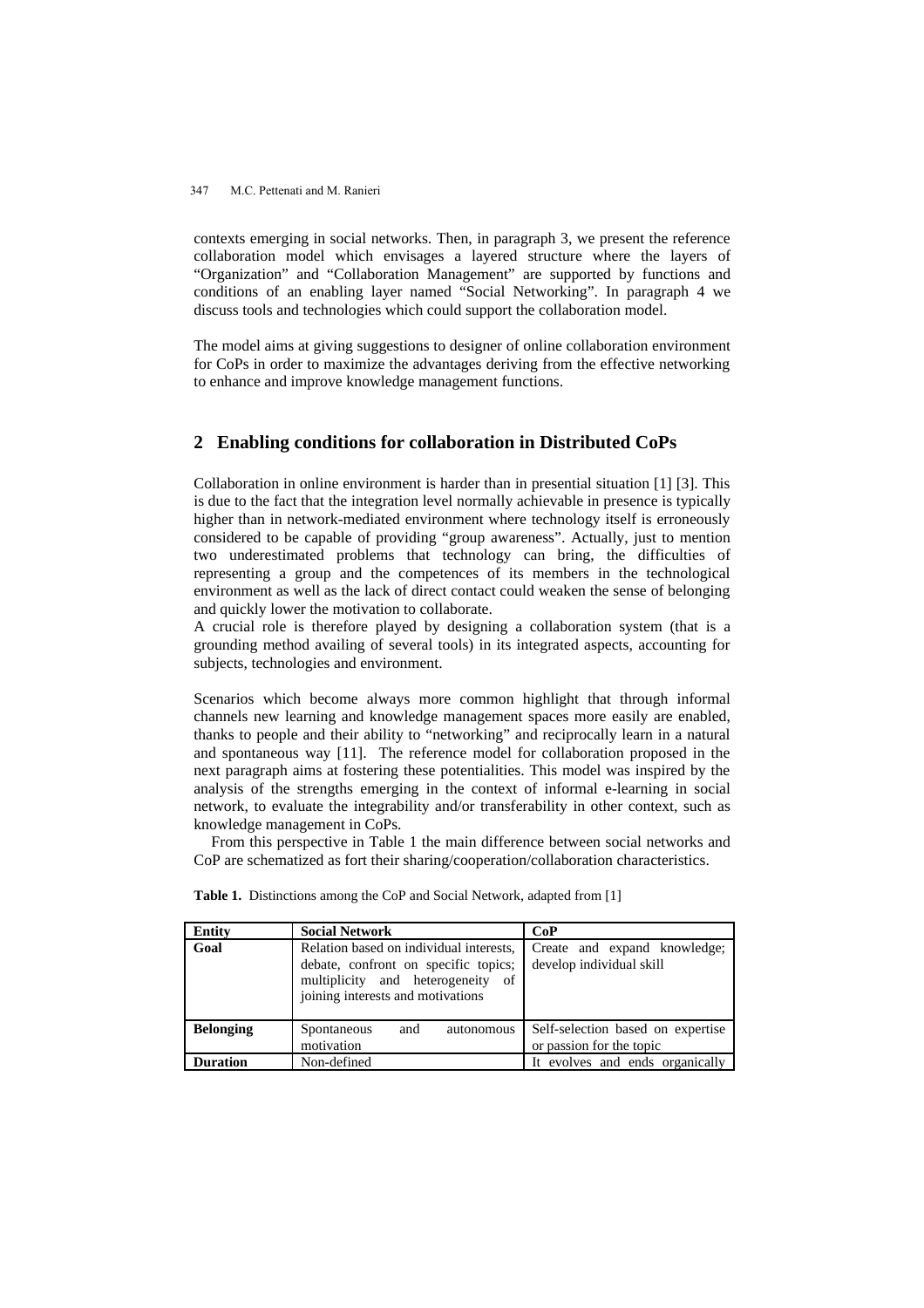| <b>Cohesion</b><br>and<br>enabling<br>factors | High level of trust (relevance of<br>reputation), sense of responsibility,<br>high technological skills, distributed<br>reflexivity and evaluation<br>(non | according to the relevance of the<br>topic and of the reciprocal interest<br>Passion, trust, identification with<br>the groups and their expertise |
|-----------------------------------------------|------------------------------------------------------------------------------------------------------------------------------------------------------------|----------------------------------------------------------------------------------------------------------------------------------------------------|
|                                               | autonomous, nor heteronomous but<br>socially spread)<br>Type of relation:<br>share/evaluate                                                                | Type of relation:<br>share/collaborate/cooperate                                                                                                   |

A model for collaboration in online communities should first of all satisfy some general "effectiveness conditions" (the term *satisfy* is on purposely adopted instead of *implement*, because the functions that follow are hardly hardcoded in a technical system; they are more likely enabled or supported by the implementation of specific functions whose analysis is beyond the scope of this paper but could be object of future investigation).

The effectiveness conditions are [1] [10]:

- to avoid non sustainable situations (ex. lack of technology expertise, non availability to collaborate, etc.)
- to reduce initial gaps as for contents as well as for technology
- to favour group creation
- to favour social interactions and development of sense of belonging
- to assume collaborative roles and tasks (timing, roles, interactions)
- to support self and group reflexivity and metacognition

These conditions can only partially be sought in tools and technical solutions, but can be enabled by a proper methodology [1][13].

Under these premises, in order to support expression, representation, development and sharing of knowledge in the CoP, we need to look for tools and methods allowing to represent, manage and value *interactions and connections among people*, *relations discussions and conversations*, *knowledge objects*.

## **3 A Model for Collaboration in Distributed CoPs**

To comply with the objectives detailed in the previous paragraph, we hereafter propose a model for collaboration. This model is derived from a collaboration model presented by A.Calvani in [1], which we consider the starting point of our analysis. Indeed, the model in [1] accounts for effectiveness conditions and principles which are considered to be fundamental for collaboration as highlighted in reference literature [10]. However, while in [1] the model is conceived to provide useful steps to support an online collaborative group, the model is rooted in a *formal* educational context, thus being framed by a "technology alignment" external layer. In contrast the model we present is framed by a Social Networking external layer which accounts for the benefits of informal learning and collaboration contexts, as described before. Moreover, in [1] the purpose is to support generic "online groups", while the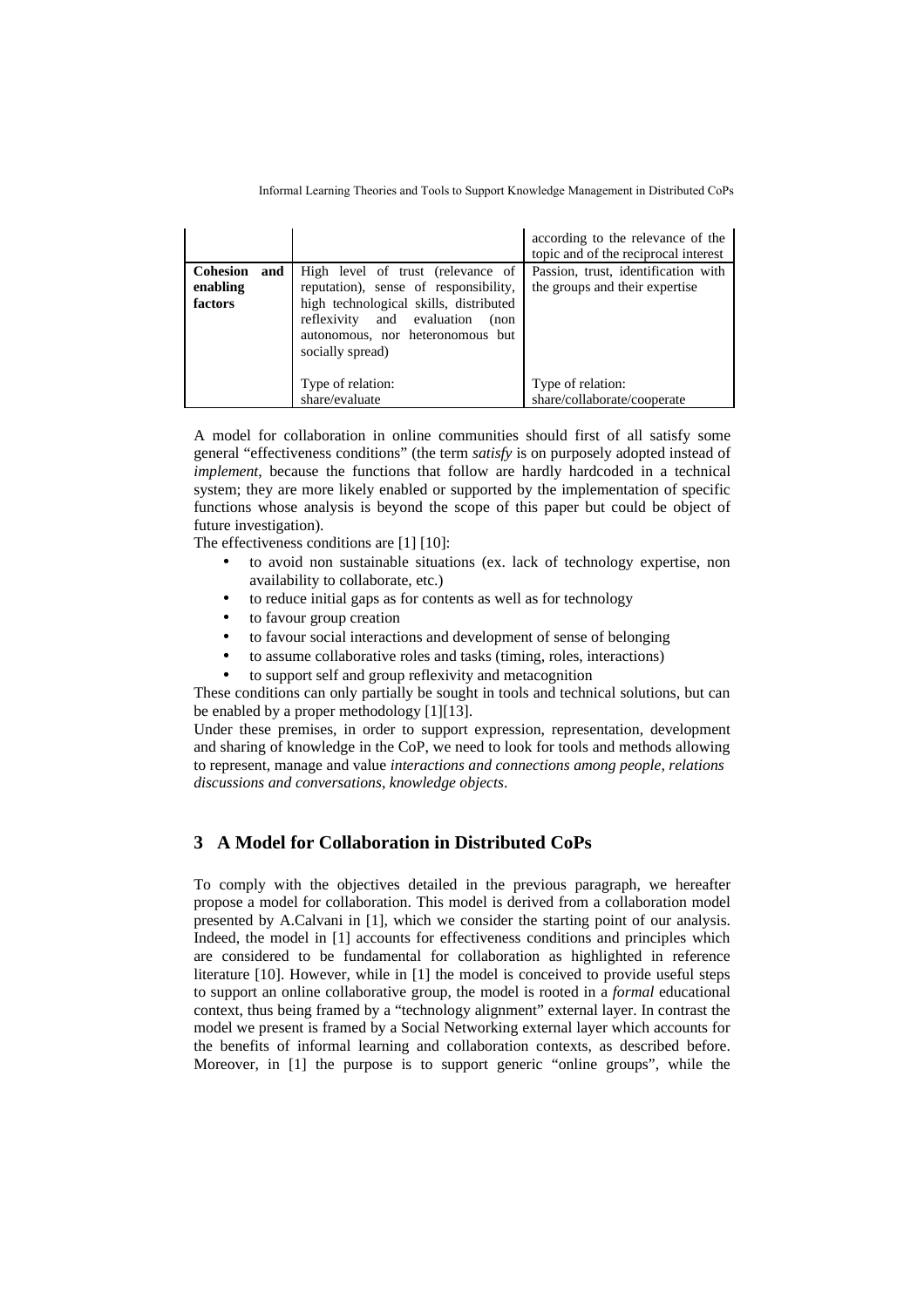reasoning here conducted is motivated by the analysis of the specific type of group (a Distributed Community of Practice). Although the model could be easily extended to other group types, we believe that the distinction in the analysis is crucial to the effective implementation of the collaborative functions in telematic environments [12]

The model in Fig. 1 envisages four concentric layers each of them implementing the conditions to support the effective realization of the functions of the contained layers.

The most external layer is the "SOCIAL NETWORKING" layer implementing the proper contextual conditions to create a social climat and a shared social grounding, supporting:

- *generation and support to motivation*: in informal e-learning contexts the *motivation* is *spontaneous*; it is often induced by *fun* and *pleasure* that individual have in their network activity; it is also rooted in the *positive interaction* among people (a subject can more effectively and efficiently pursue his objective if the other subjects pursue theirs);
- *group culture*: in informal environment the sense of belonging (*membership*) to a group is spontaneously supported by the intensity of sharing interests on a topic; regardless from the expertise – which can be widely disomogeneous among members – it is still the awareness of the positive interaction with others that sustain *mutual understanding* and *social grounding*;
- *social climat*: in informal contexts it is the awareness of being useful to other community members which increases the *self-esteem* and foster the *motivation* for a wider visibility (for instance being linked, have positive reputation, produce and/or proposed new contents); in this contexts the respect to others, the (often tacit) agreement of *respect*, and *socioquette* (rules for an aware conversation)<sup>[1](#page-4-0)</sup>, make the online relational environment a "*trusted*" environment.

In more formal context, such as for CoP, these conditions are certainly more difficult to attain.

Indeed, it is the very purpose of the Social Networking layer to constitute the effective condition for the activation of more structured collaborative activities such as those required in the life of DCoPs.

In order to borrow the potential above illustrated, the designer of the environment will therefore need to adopt technologies and methodologies to support:

- 1. *the perception of the meaning*: the subject must perceive as really meaningful (useful to himself) the objectives attainable in the DCoP activities and acknowledge that collaboration can derive real advantage;
- 2. *visibility/reputation/self-esteem*: the dialectic individual-group must enable activities to value the individual in the group and allow each member of the group being valued by others;

<span id="page-4-0"></span><sup>1</sup> The term "Socioquette" has been used in applied research by the Educational Technology Laboratory of the University of Florence. It indicates a set of rules and behaviour criteria that should be followed by people engaged in online collaboration. See also [1]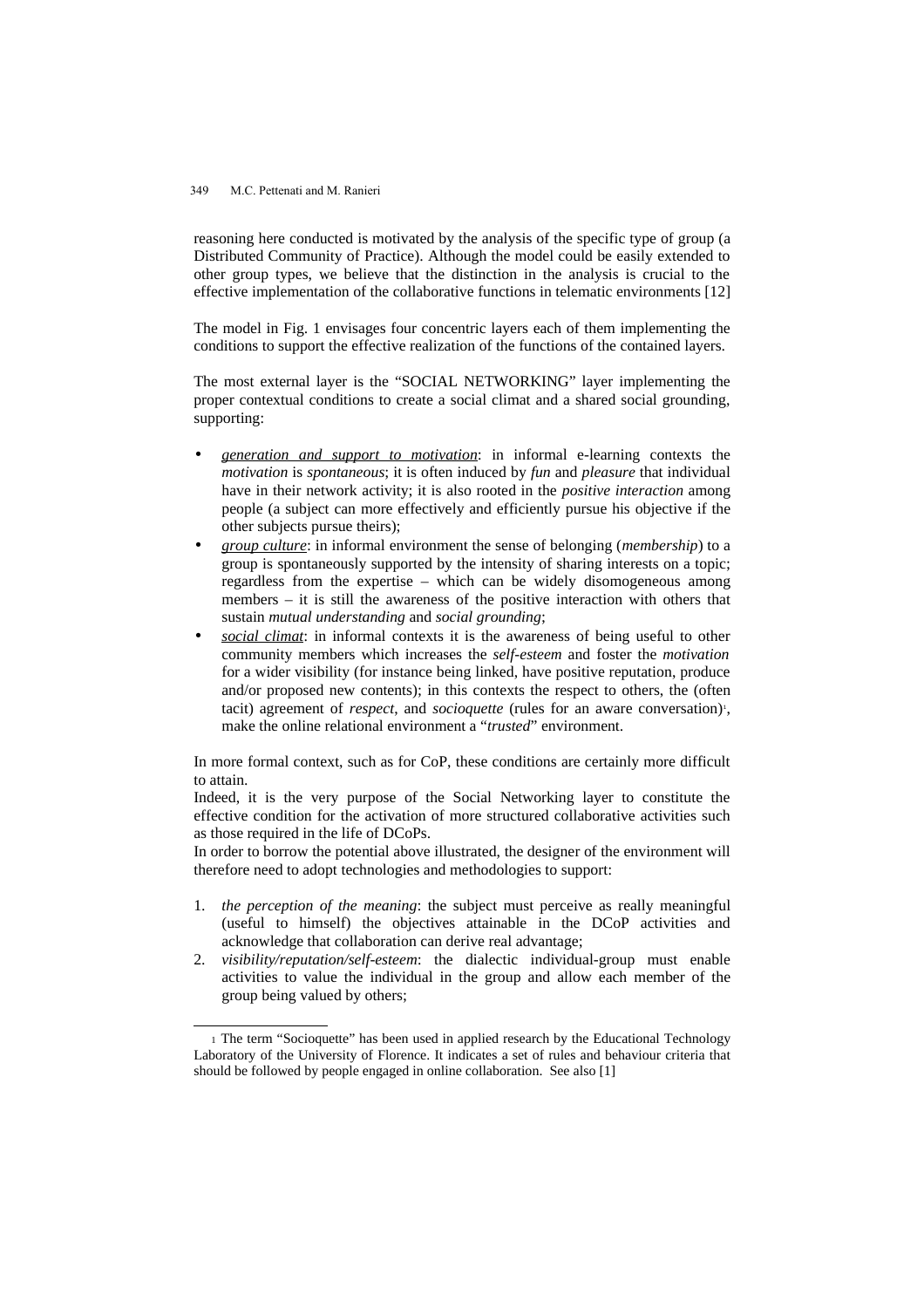3. *self-perception of usefulness*: the subject must perceive the significance of its contribution to group activities in order to consider himself a useful contributor to other's goals.

Putting emphasis on this dimensions will not only support sharing, cooperation and collaboration in Distributed Communities of Practices, but can indirectly promote participation of the individuals to other informal learning networks, which certainly is a uncontrollable but desirable and enriching side in this context.

"ORGANIZATION" and "COLLABORATION MANAGEMENT" layers have the functions to support more specifically the activity of collaborative groups (also in more formal contexts). They must be implemented according to appropriate instructional methodologies [13], typically oriented to project work and based on a system of rules (objective, roles, etc.) to which the DCoPs members are required to comply. Both layers could consequently be implemented by a methodology and sustained by technological functions available in current collaborative learning environments.

Eventually the central nucleus of the model, the "RIFLEXIVITY" layer supports the fundamental function of the subject and the community in its capability of becoming aware of its collaboration and learning processes to this extent this layer must implement:

- self-representation and group-representation functions
- self-evaluation and group-evaluation-functions
- distributed-evaluation functions

In collaborative activities basing on Social Networking distributed-evaluation functions could also be envisaged through which the individual, the group and the community refer in specific moments of the collaboration process (for instance during the production of a product or a document or at a end of a given activity). Contacting external experts in the domain, receive feedback etc. are functions accountable to this purpose. The centre of the model brings thus back to its periphery of Social Networking.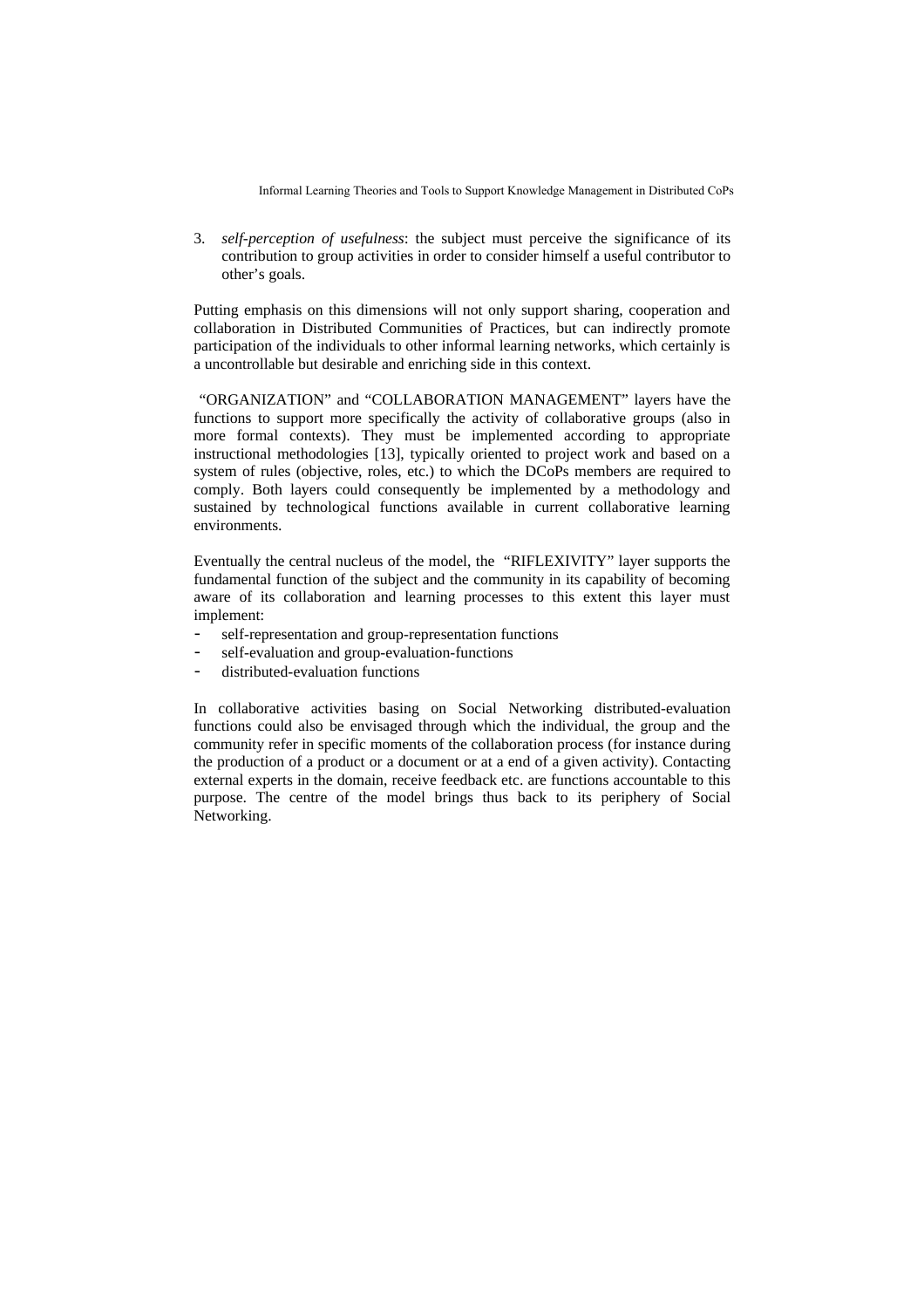351 M.C. Pettenati and M. Ranieri



**Fig. 1.** Reference model to support collaboration in Distributed CoPs

### **4 Tools and technologies for the collaboration model**

The further step in the analysis leads us to the problem of evaluating and devising if tools and technologies exist or can be developed in order to match the requirements and purposes expressed by the former model.

A possible answer can be given by the technologies and tools now referred to as *web 2.0* software [14] [15]. We acknowledge that web 2.0 is a term which is hard to define because of the amorphousness of the concept. However we share Paul McFedries [16] tentative definition according to which web 2.0 is "a second phase of the evolution of the World Wide Web in which developers create Web sites that act like desktop programs and encourage collaboration and communication between users"<sup>[2](#page-6-0)</sup>.

McFedries identifies the main characteristics of the Web 2.0 "movement", highlighting the social perspective of relation, collaboration and user-participated architecture:

- *content is user-created and maintained* (peer production, user-content ecosystem)
- user-created and maintained content require *radical trust*
- *application usability* allows rich user experience
- *combining data from different sources* leads to creation of new services (mashup)

<span id="page-6-0"></span><sup>2</sup> http://www.wordspy.com/words/web2.0.asp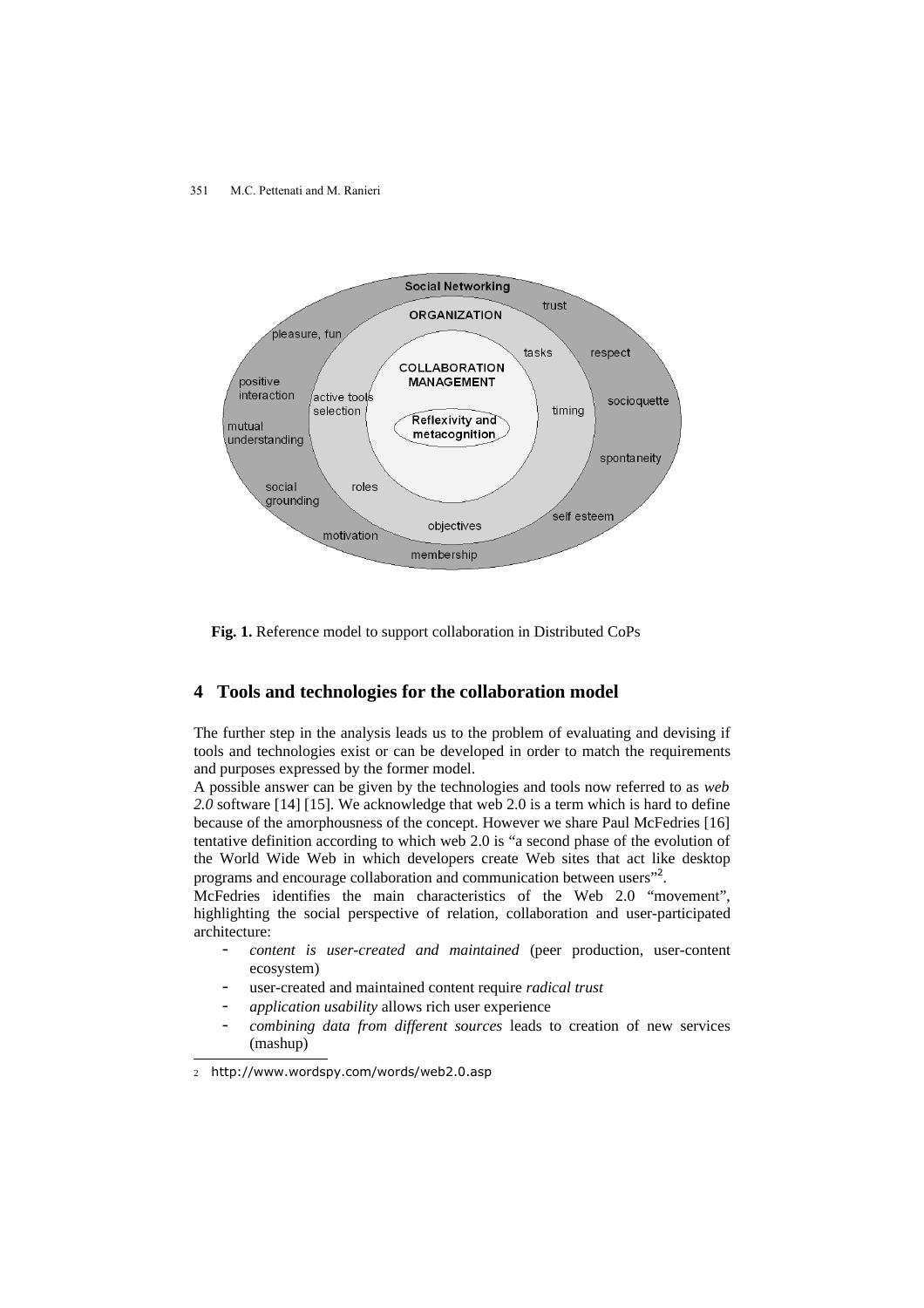- services get better as the number of users increases in an *architecture of participation*

With respect to the model depicted in Figure 1, for each layer we indicate technologies and tools which could serve to desired scopes.

### **SOCIAL NETWORKING layer**

Conditions and functions of this layer can be widely supported by the use of web 2.0 technologies. Indeed, such technologies will provide useful functions for Collaboration Management and Organization layers, but their use, framed in a proper methodology, will provide the enabling conditions for *generation and support to motivation*, *group culture* and *social climat* development.

Social Networking layers and its contained layers will therefore be bridged by the adoption of technologies and methodologies. In Table 2 where we highlight McFedries [16] "social" characteristics of some sample web 2.0 tools which could support Social Networking layer needs.

| Web                                                | <b>Description</b>                                                                                                                                                                                                                                                                                   | <b>Characteristics</b>                                            |
|----------------------------------------------------|------------------------------------------------------------------------------------------------------------------------------------------------------------------------------------------------------------------------------------------------------------------------------------------------------|-------------------------------------------------------------------|
| Application                                        |                                                                                                                                                                                                                                                                                                      |                                                                   |
| Social<br>networking.<br>online social<br>networks | Category of Internet applications to help connect friends,<br>business partners, or other individuals together using a<br>variety of tools.                                                                                                                                                          | Architecture<br>of<br>participation                               |
| Social<br>network<br>search<br>engines             | Social network search engines are a class of search<br>engines that use social networks to organize, prioritize, or<br>filter search results.                                                                                                                                                        | Architecture<br>of<br>participation                               |
| <b>Blogs</b>                                       | A weblog, (or blog), is a website where entries are made<br>displayed in chronological order. They often provide<br>commentary or news on a particular subject, typically<br>combining text, images, and links to other blogs, web<br>pages, and other media related to the specific topic.          | User-created and<br>maintained<br>content                         |
| Blog guides                                        | Specialized search engines for searching blog and news<br>contents                                                                                                                                                                                                                                   | Architecture<br>of<br>participation                               |
| Social<br>tagging,<br>(folksonomy)                 | Ad hoc classification scheme (tags) that web users invent<br>as they surf to categorize the data they find online                                                                                                                                                                                    | Architecture<br>of<br>participation,<br>trust                     |
| Social<br>bookmarking                              | applying keywords to one's personal<br>Saving and<br>collection of Web site bookmarks on a site that enables<br>other people to share those bookmarks                                                                                                                                                | Architecture<br>of<br>participation,<br>trust                     |
| Web<br>Syndication,<br>Web feed<br>management      | Web syndication is a form of syndication in which a<br>section of a website is made available for other sites to<br>use through to making Web feeds available from a site in<br>order to provide other people an updated list of content<br>from it (for example one's latest forum postings, etc.). | User created and<br>maintained<br>content, Content<br>aggregation |
| Tag clouds                                         | A list of tags user in the site with some kind of visual<br>indication of each tag's relative popularity (ex. large<br>font). Web sites that implement tag clouds functions                                                                                                                          | Architecture<br>of<br>participation                               |

**Table 2.** Sample web 2.0 applications: description and "social networking" characteristics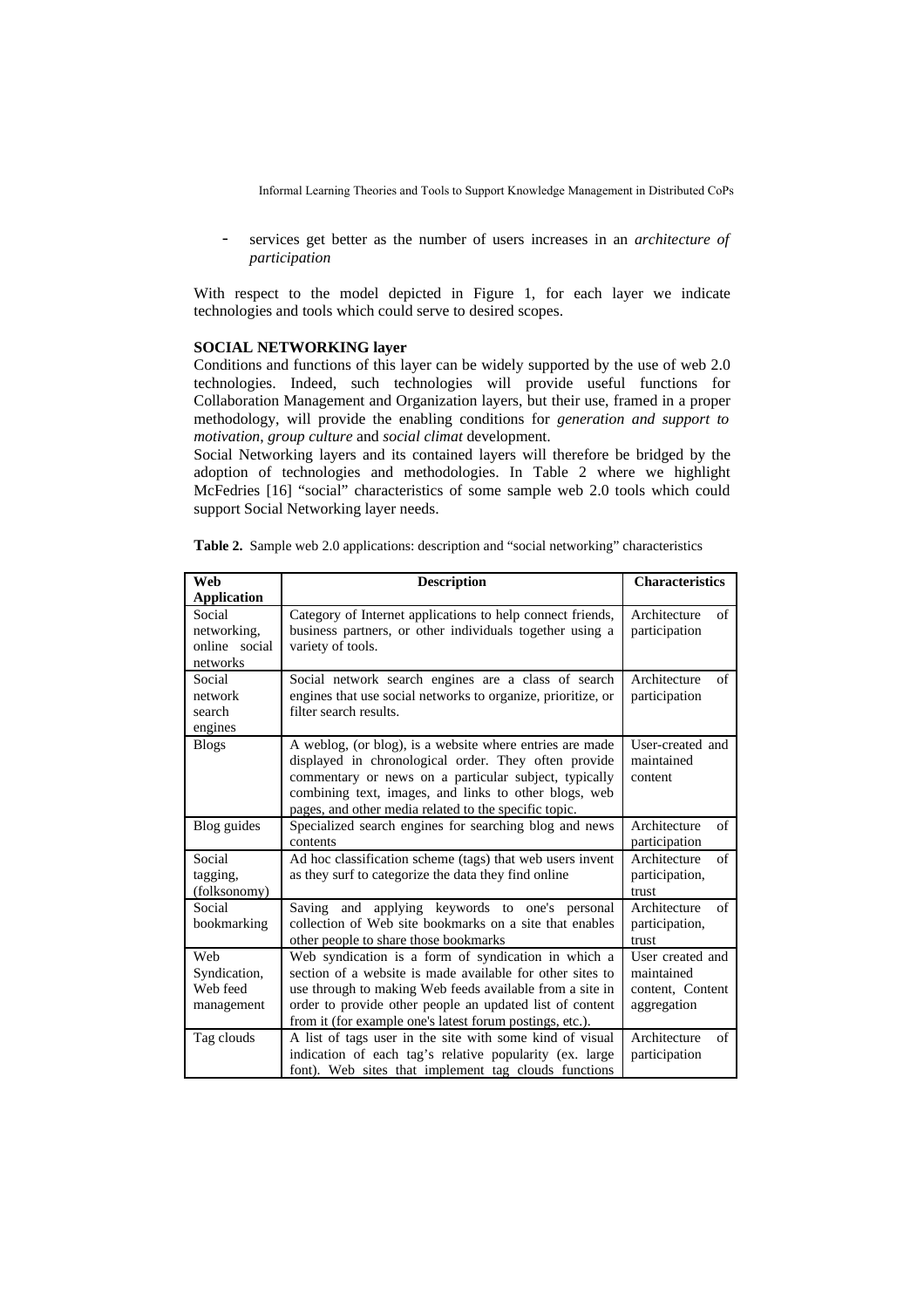|               | allow both finding a tag by alphabet and by popularity.<br>Selecting a single tag within a tag cloud will generally<br>lead to a collection of items that are associated with that<br>tag |                    |
|---------------|-------------------------------------------------------------------------------------------------------------------------------------------------------------------------------------------|--------------------|
| Peer          | Websites combining social bookmarking, blogging,                                                                                                                                          | User created and   |
| production    | and syndication with a form of non-hierarchical,                                                                                                                                          | maintained         |
| news          | democratic editorial control. News stories and websites                                                                                                                                   | content, trust     |
|               | are submitted by users, and then promoted to the front<br>page through a user-based ranking system                                                                                        |                    |
| Wikis         | Collaborative web sites that allows users to add, edit and                                                                                                                                | User created and   |
|               | delete content                                                                                                                                                                            | maintained         |
|               |                                                                                                                                                                                           | content, trust     |
| Collaborative | Simultaneous editing of a text or media file by different                                                                                                                                 | User created and   |
| real<br>time  | participants on a network.                                                                                                                                                                | maintained         |
| editing       |                                                                                                                                                                                           | content            |
| Content       | A website or web application that combines content from                                                                                                                                   | User created and   |
| aggregation   | more than one source.                                                                                                                                                                     | maintained         |
| and           |                                                                                                                                                                                           | content,<br>trust, |
| management,   |                                                                                                                                                                                           | architecture<br>of |
| Mashup (web   |                                                                                                                                                                                           | participation      |
| application   |                                                                                                                                                                                           |                    |
| hybrid)       |                                                                                                                                                                                           |                    |

## **ORGANIZATION** and **COLLABORATION MANAGEMENT layers**

Functions needed for the services of these layers are typically supported by collaborative learning environments [3](#page-8-0) .

The purpose of the collaboration model here envisaged is that the functions of these layers be combined and supported by contextual functions of the Social Networking Layer. More specifically the virtual learning environments could evolve their functions according to the directions schematized in Table 3:

| <b>Virtual</b><br>Learning<br>environment<br>macro<br>functions | <b>Typical</b>                                                                                                                          | collaboration-<br>Extra<br>oriented functions in the<br>direction of Fig. 1 model                                                                           |
|-----------------------------------------------------------------|-----------------------------------------------------------------------------------------------------------------------------------------|-------------------------------------------------------------------------------------------------------------------------------------------------------------|
| User<br>management                                              | authorization,<br>Roles<br>(authentication,<br>registration), workspaces,<br>group<br>management, portfolios, student tracking,<br>etc. | User links (blog<br>connections, web<br>syndication etc.),<br>representation of multiple<br>presence of the users in<br>different communities and<br>groups |
| Content                                                         | edition<br>and<br>upload,<br>Content<br>document                                                                                        | Group content creation (es.                                                                                                                                 |

<span id="page-8-0"></span><sup>3</sup> See for instance Edutools reviews and comparisons on available e-learning environments http://www.edutools.info/index.jsp?pj=1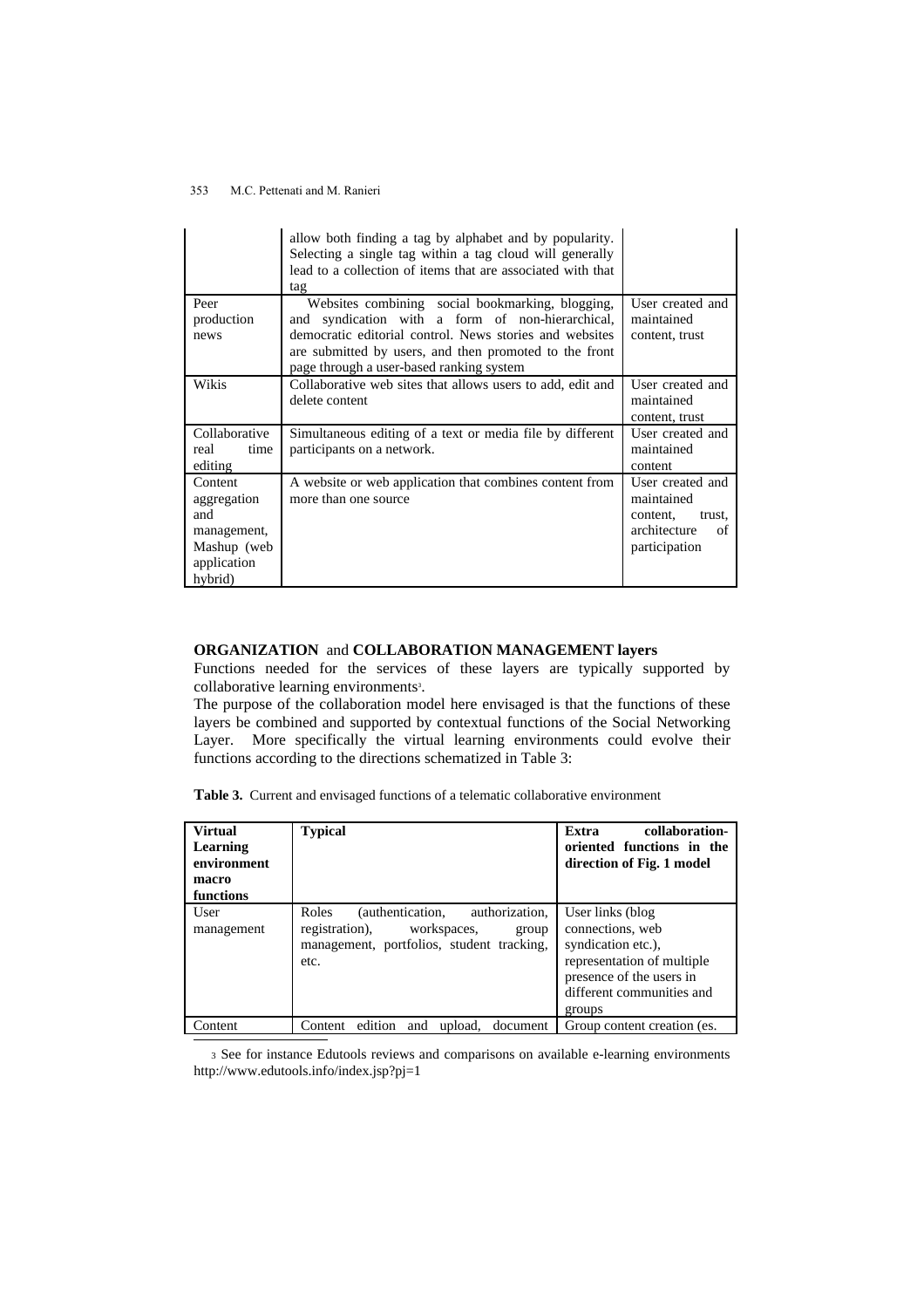| Management                              | repository,<br>object<br>learning<br>repository,<br>whiteboard, journal, etc. | digg news, wikis, social<br>tagging, social bookmarking,<br>collaborative editing etc.),<br>link to related contents (blog<br>guides, social network<br>search engines, mashups,<br>$etc.$ ) |
|-----------------------------------------|-------------------------------------------------------------------------------|----------------------------------------------------------------------------------------------------------------------------------------------------------------------------------------------|
| Communication<br>Management             | File exchange, forum, mailing list, chat,<br>VoIP, etc.                       | Link to podcasting records,<br>etc.                                                                                                                                                          |
| Organization/pl<br>anning<br>management | Calendars, todos,                                                             | Shared calendars, project<br>management tools                                                                                                                                                |
| Self-group<br>evaluation                | Quizz, assignments, etc.                                                      | Support to self- and group-<br>reflexivity (es. tag clouds,<br>thinking types, connection to<br>external experts, reflection<br>boards $[1]$ etc.).                                          |

### **REFLEXIVITY and METACOGNITION** layer

The functions of this layer are at the heart and centre of the model in that they constitute the process of knowledge construction (reflection on the processes and products, self-reflexivity and self-evaluation); they are transversal to technologies but can find valuable support in web2.0 tools.

From one side the representation of the sociality which is typical of such applications already provides input which support awareness towards the objectives and aims undertaken by the participants; functions such as social bookmarking and social tagging are solutions encouraging confront and reflection and providing possible useful link to other information sources. Blogging and social networking functions favour self-narrative and conversational practices which imply self-reflexivity and "distributed" evaluation. Therefore, collaborative environment can be improved with "reflection" [1] tools and spaces which encompass the social dimensions and represent the subject scollaborating in the social network.

## **5 Conclusions**

In this paper we provided a model for online collaboration which could meet the needs of collaborative knowledge construction in a Distributed Community of Practices.

The envisaged model aims at indicating enabling conditions to support "relation and interaction" in information sharing, learning, cooperation and collaboration for the members of a Distributed Community of Practice, basing on informal learning and social networking theories and practices.

The conditions highlighted for each layer of the presented model are the grounding dimensions to support the activities of the community itself. We believe that the provided model together with a collaboration methodology and available web 2.0